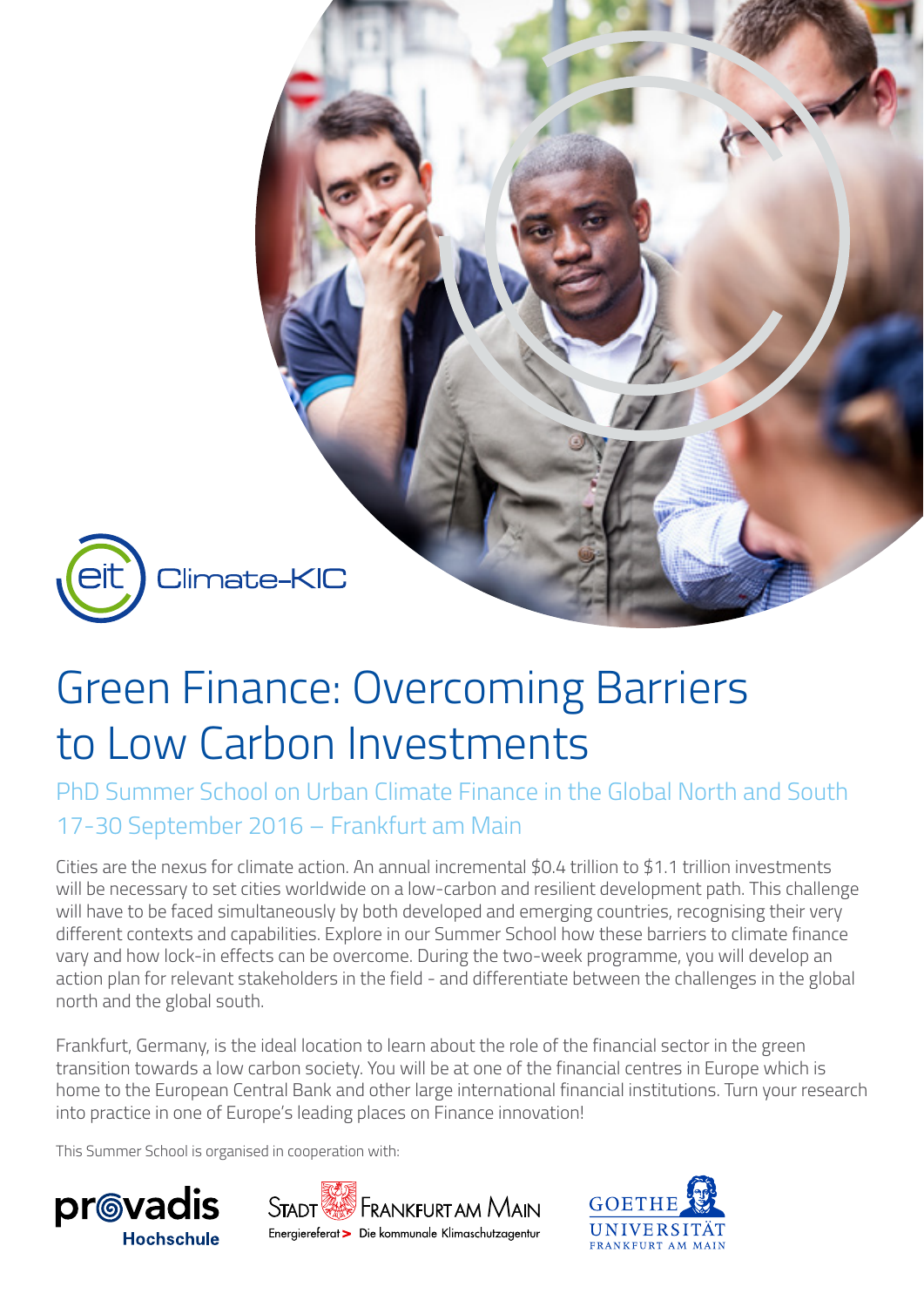## **Challenges**

As a practical assignment, the participants will work on innovative solutions for helping cities accessing to climate finance. They will have the opportunity to work for the city of Frankfurt (as an example of the challenges in the global north) and for the city of Medellín, Colombia (as an example for the challenges in the global south).

- » What is the overall challenge of urban climate finance from different (theoretical and practical) perspectives?
- » What are the specific urban climate finance challenges for cities in the global north and in the global south?
- » What may be innovative solutions for cities to finance their urban climate investments?
- » What barriers need to be overcome in order to attract new funds and to make the desired investments?
- » How may financial instruments be used as well to accelerate a transition to a low carbon society (e.g. through increased participation of citizens)?



## Learning objectives

The **Purpose** of the Climate-KIC PhD Summer School in general is:

- » To equip participants with the knowledge of transformative, socio-technical innovation using a systems approach to deliver knowledge on the concept of Green Finance (e.g. green bonds, result-based finance, carbon credits, climate-related investment funds; climate finance tracking/ landscape, …).
- » To exchange ideas between students and experts and to develop new project ideas for financing green investments.
- » To enable PhD students to link their individual research projects to low carbon finance and innovation activities.

It is a unique opportunity for you:

- » To combine theory with practice in the field of green finance and transition management.
- » To learn how cities in the global north and the global south are trying to finance green investments.
- » To develop a concise proposal how a city in the global north or the global south should act in the light of its specific urban climate finance challenge.
- » To meet, discuss and question key business leaders and policy-makers.
- » To get in touch with people from all over the world and to work in interdisciplinary teams.

## Learning and Training Modules

The Summer School will include theoretical elements, practice-oriented parts and project work. It will cover the following topics, each in the two dimensions, basic and applied theory as well as practical examples:

- » Green Finance
- » Transitions Management
- » (cross-sectorial) Innovation

#### A: Lectures and Theoretical Elements

Background information will be provided by experts from academia and practise, for example on the following topics:

» Green Finance

Introduction into systems thinking and transition management » Multi-level perspective and actor analysis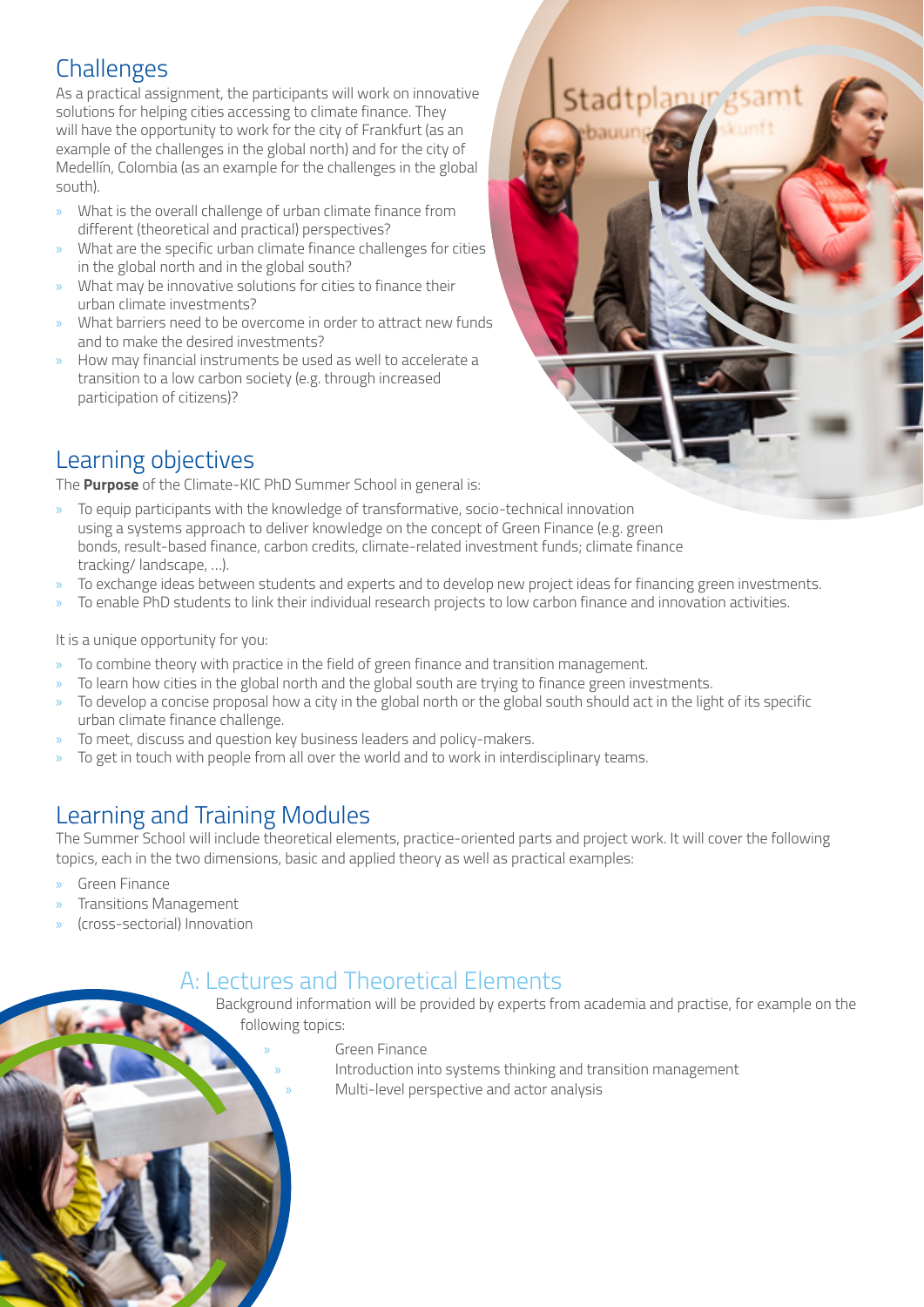#### B: Practical Elements

Practical application of concepts will be showcased in discussions with practitioners (finance sector; city representatives) and excursions/site visits. The following practical elements will be provided:

- » City excursions, highlighting transition challenges in the metropolitan area Frankfurt-Rhein-Main
- » Discussions with city authority and business experts highlighting management challenges related to the Green Transition (business potentials and risks)
- » Background discussions with leading experts from the finance industry (e.g. Commerzbank, European Central Bank)

# C: Assignment/Project Work

As a Summer School Assignment, participants will develop (in groups) concepts for green finance from a city perspective. The outcome of the assignment will be presented and discussed in a workshop on the final day of the Summer School. As part of a small competition, the best outcomes will be rewarded. The Summer School will be accompanied by coaches who shall provide guidance for the students in terms of the assignment and learning outcomes of the school. A framework for the development of the project plan will be provided by lecturers/coaches.

## Registration & Costs

Please register for this summer school through our Climate-KIC.org website. [www.climate-kic.org/programmes/phd-summer-schools/application-form/](http://www.climate-kic.org/programmes/phd-summer-schools/application-form/)

Deadline for registration is July 15, 2016. We accept students on a running basis and applicants will be notified about acceptance on August 1st. You are asked to confirm your attendance at least six weeks ahead.

The PhD Summer School is an integral part of Climate-KIC's PhD programme, which means that fees are fully covered for Climate-KIC labelled students. For all other participant the following fees apply:

- » €500 for PhDs from Climate-KIC partner universities and EU citizens
- » €2000 for non-EU passport holders

The fee of the programme includes:

- » Accommodation (in double rooms)
- » Breakfast and lunch
- » Local transportation in Frankfurt

Participants need to cover the travel costs to and from the destination themselves. After the confirmation of acceptance, you will receive an invoice. Course fees need to be paid three weeks before the start of the programme.

## For more information, please visit our website at

[www.climate-kic.org/programmes/phd-summer-schools](http://www.climate-kic.org/programmes/phd-summer-schools) [www.ckic-phd-ffm.net](http://www.ckic-phd-ffm.net)

#### For further questions, contact:

Julia Woth Provadis School of International Management and Technology AG Frankfurt/Main, Germany julia.woth@climate-kic.org Phone: +49 69 – 305 43979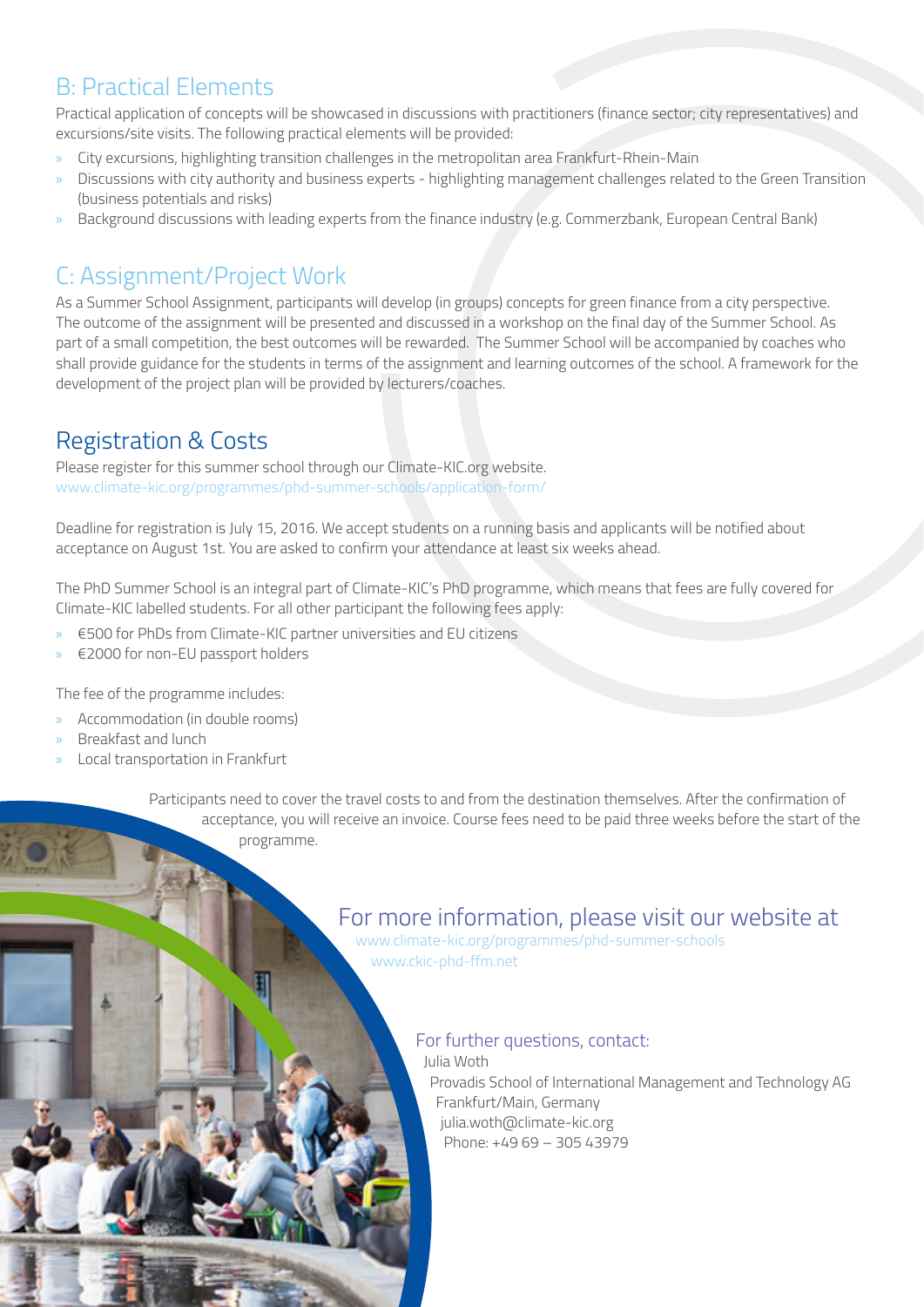#### Programme Week 1 (18 – 25 September)

#### **Main Goals:**

- » Understanding the challenge
- » Getting to know important theoretical concepts
- » Identifying the group work topics

| Sunday 18 September   | <b>Arrival</b>                                                                                                                                                                                                                                                                                                           |
|-----------------------|--------------------------------------------------------------------------------------------------------------------------------------------------------------------------------------------------------------------------------------------------------------------------------------------------------------------------|
| Monday 19 September   | <b>Official Welcome</b><br>Setting the scene: The Green Finance Challenge for cities<br>$\mathcal{Y}$<br>Introduction into Transition Management<br>Joint dinner<br>$\mathcal{D}$                                                                                                                                        |
| Tuesday 20 September  | The Green Finance challenge in the Global North - the perspective of the city of Frankfurt<br>Introduction of the city's Masterplan Frankfurt 2050<br>$\mathcal{Y}$<br>Introduction of the challenge<br>Examples of regional initiatives and businesses<br>Outline of the group assignments: expected outputs, processes |
|                       | Wednesday 21 September Academic Coaching - linking the Summer School theme to your individual PhD research projects<br>Individual scientific career paths<br>Positioning the individual research projects in a transition and green finance context                                                                      |
| Thursday 22 September | The Green Finance Challenge in the global South - the perspective of the city of Medellín, Colombia<br>Introduction of the city's challenge<br>$\rangle\!\rangle$<br>Examples of regional initiatives<br>Formation of working groups for the group assignment<br>$\mathcal{Y}$                                           |
| Friday 23 September   | <b>Climate-KIC Theme Day "Decision Metrics and Finance"</b><br>Lectures and discussions with business experts on Green Finance<br>Joint dinner<br>$\mathcal{D}$                                                                                                                                                          |
| Weekend               | Explore the city and Rheingau trip (voluntary, costs not covered)                                                                                                                                                                                                                                                        |